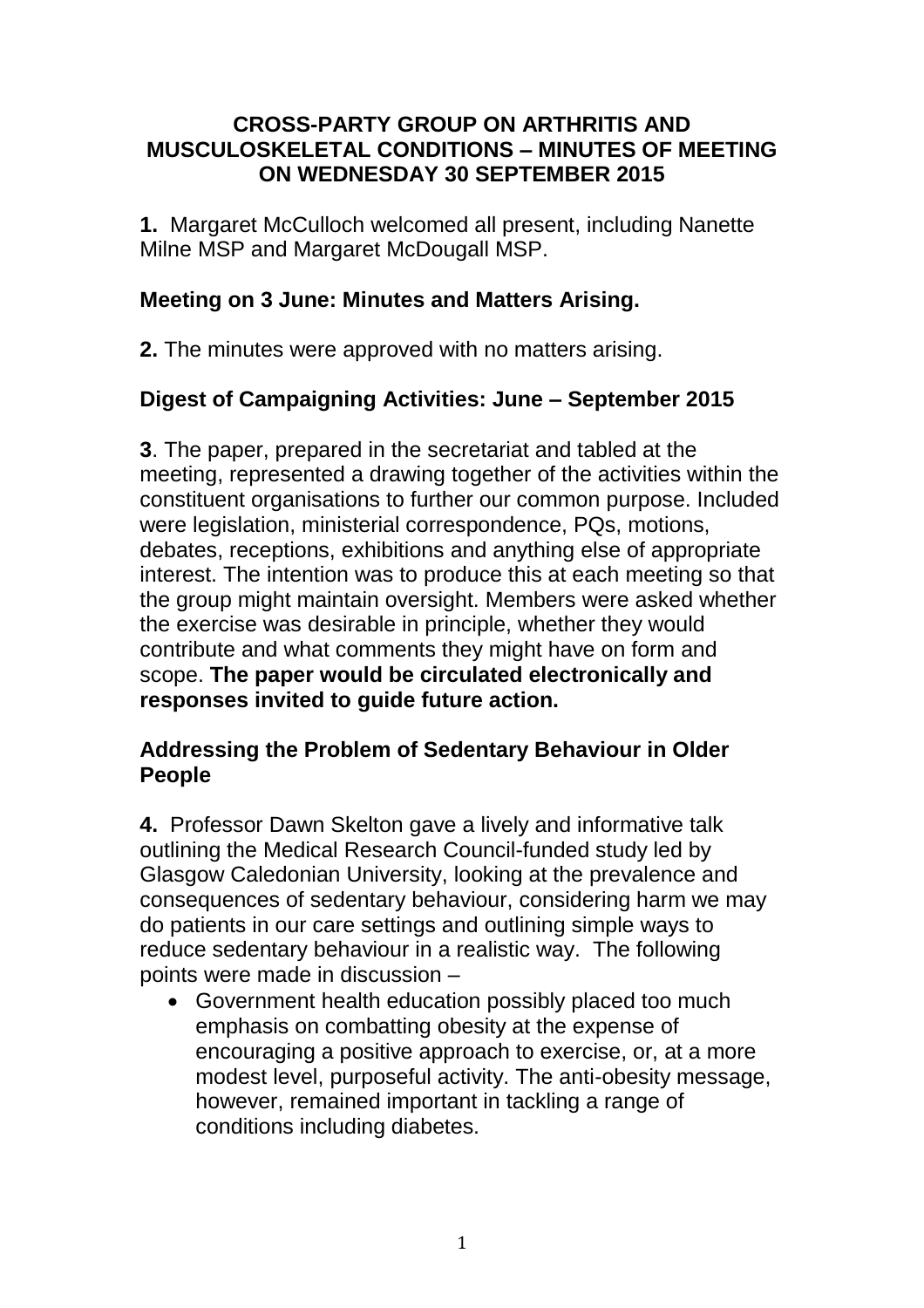- Group exercise programmes always tended to attract low uptake; a more productive and realistic approach was for modest exercise as part of daily life.
- It was very important to build into formal education of nurses, physiotherapists and carers better awareness of the risks of sedentary behaviour and simple strategies for minimising these. Indeed spreading awareness generally would be positive.
- Better-informed GPs could support this key message. It was essential, given the heavy and diverse responsibilities of GPs, that they be provided with standardised and therefore readily useable referral processes. Training and other strategies which generated confidence among GPs in their handling of MSK issues – an area that received only brief coverage in most medical schools – would be helpful also.
- Addressing sedentary habits in the workplace was another priority.
- Integration of Health and Social Care should provide further opportunities to raise awareness.

**5. Margaret McCulloch agreed to lodge a motion on the subject and would be happy, too, to take other appropriate steps to support spreading the word.** She would bear in mind the message about risks of sedentary behaviour in relation to the Inquiry on Age and Social Isolation currently being undertaken by the Equal Opportunities Committee of which she was convenor.

# **Allied Health Professionals Delivering 'One-Stop' Foot Rheumatology Clinics**

**6.** Dr Mhairi Brandon gave an inspiring account of an initiative in Greater Glasgow and Clyde to bring about a seamless pathway of care for foot problems across primary and secondary sectors, to improve the whole patient journey, dramatically reducing hospital visits, and to work flexibly across disciplines to offer a truly patientcentred service. The process of driving this initiative had taken tenacity, imagination, good training and real willingness to listen to patients. It would be valuable to look at ways in which this model might be replicated elsewhere in the system.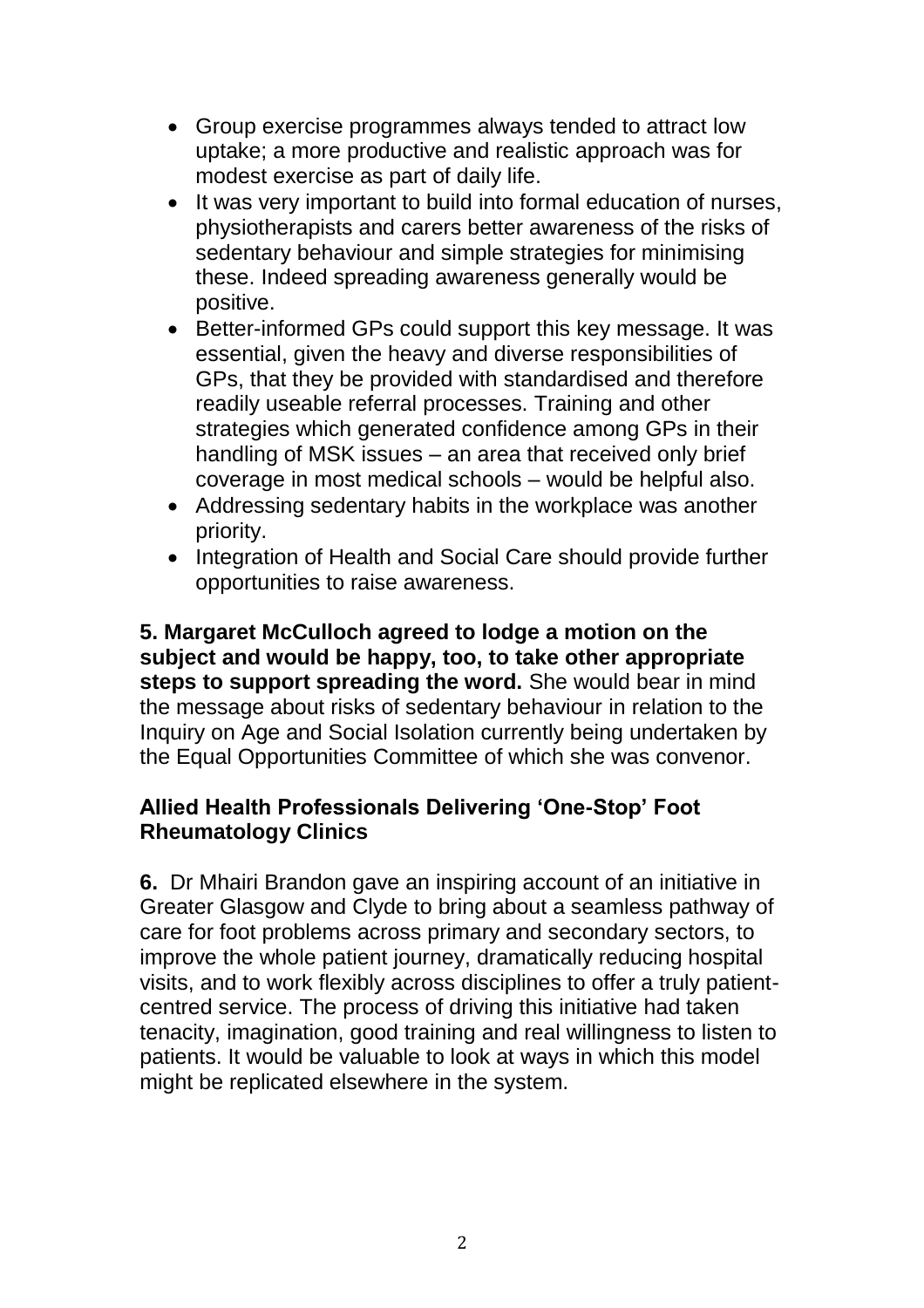**7.** In discussion the following points were raised –

- The initiative which had resulted in the 'one-stop' foot clinic was thoroughly welcome and to be applauded. Hopefully there would be opportunities to develop such patient-centred and common sense arrangements more widely, to everyone's advantage.
- Further examples of 'one-stop' facility included a Welsh service for Ankylosing Spondylitis and arrangements planned in Fife for 2016.
- Gatekeeping of some sort was needed to access the service – GP, regular clinic, nurse advice line.

#### **8. It was agreed, in light of the evening's discussions, that representation of social care on the CPG would be beneficial; this would be explored.**

**9.** Margaret closed the meeting with warm thanks to all concerned. **The next meeting would be on Wednesday 25th November at 5.30pm.**

# **In Attendance**

Margaret McCulloch MSP, Convenor CPG Nanette Milne MSP, Deputy Convenor Margaret McDougall MSP

Sheila MacLeod – NRAS, Secretary CPG Janice Johnson – PSALV Mayrine Fraser – NOS Jill Cornevale – Rheumatology Service WGH Euan McRorie – Consultant Rheumatologist WGH Sheila Terry – NRAS Anne Simpson – NOS Janet Harkess – College of Occupational Therapy Mhairi Brandon – NHSGGC Greg Stevenson – Roche Products Ltd Ali Mehdi – Consultant Orthopaedic Surgeon, NHS Borders Maureen McAllister – Arthritis Care